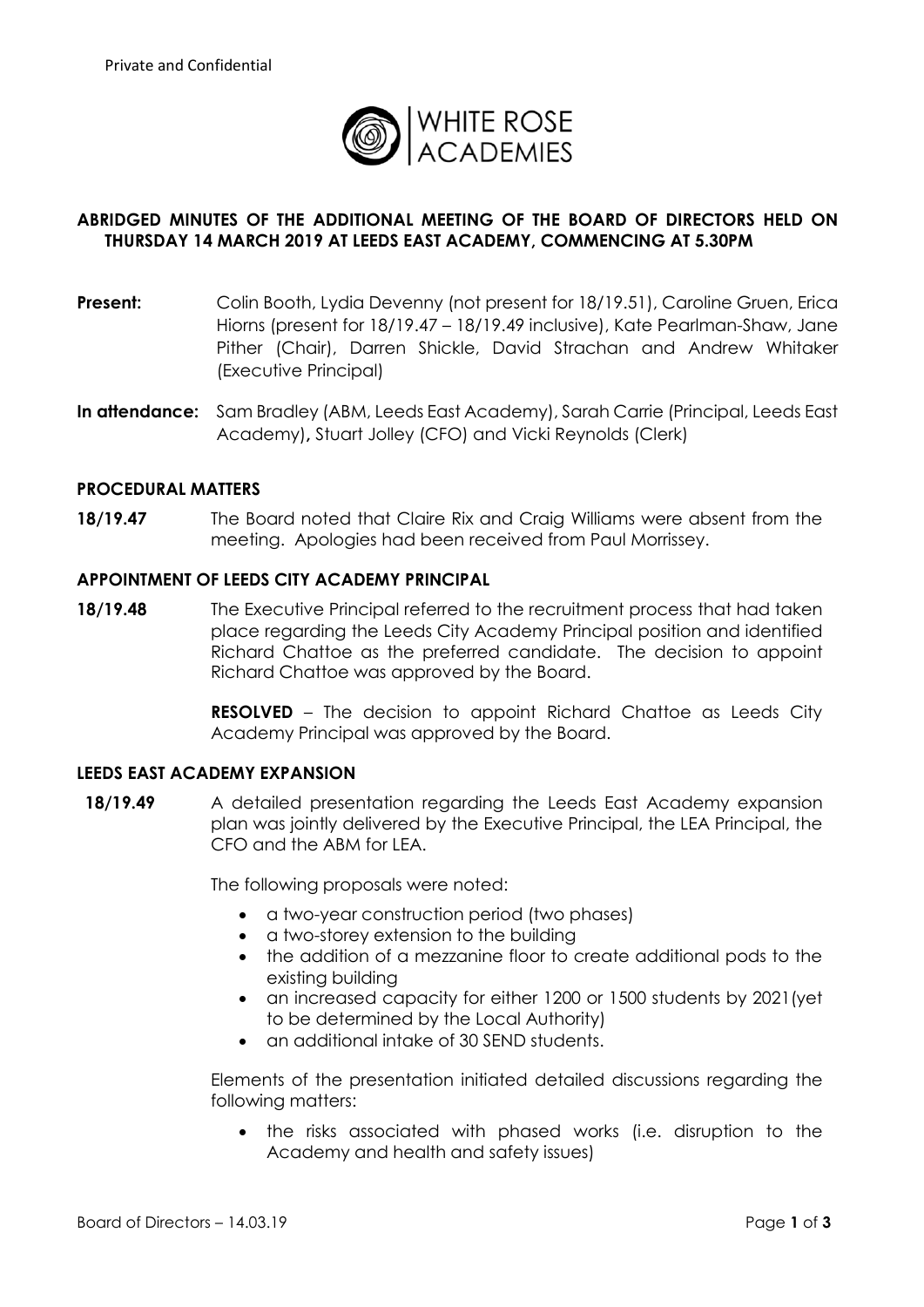- the risks associated with increasing class sizes and the challenge this would present for teachers
- the issues with the existing building if the expansion did not proceed
- the risks relating to the Local Authority funding
- the additional costs in running the school during the construction period
- the implications in taking or not taking the additional SEND students
- utilising expertise from within the Luminate Group.

The Board agreed that the additional provision for thirty SEND students should not be considered until a time when a period of consistent results had been achieved by the Academy.

**RESOLVED** - that the Academy would not be willing to accept the additional intake of thirty SEND students at this time.

The Board indicated that the expansion would be a good opportunity and was in favour of the expansion plan in principle. It was noted that further consultation was required regarding the numbers currently being considered by the Local Authority and a final decision would be deferred.

A number of actions were agreed

## **ACTIONS** -

- a task and finish group would be set up consisting of Jane Pither, Darren Shickle, Andrew Whitaker, Stuart Jolley, Sarah Carrie and Colin Booth
- the Local Authority's written commitment to funding the expansion would be obtained
- a costings and curriculum plan would be developed, based on both 1200 and 1500 students
- the Local Authority would be invited to attend the Board Meeting on 9 May 2019 to discuss and agree further plans.

### **ANY OTHER BUSINESS**

### **18/19.50 a Update on Behaviour at LEA**

The LEA Principal provided an update on recent behaviour issues at the Academy, involving attacks on the GRT community.

It was noted that a multi-agency meeting had taken place recently consisting of the Hate Crime team, the Leeds Anti-social Behaviour team, the Youth Service and the Police.

The Principal explained that there was a stronger police presence at the end of the day and the Academy had been assigned a police officer. The recruitment of a Safer Schools Officer, starting on 20 March, was also noted.

The Principal explained that despite a general improvement, there had been another unprovoked attack on a GRT student earlier in the week, resulting in a permanent exclusion for the perpetrator.